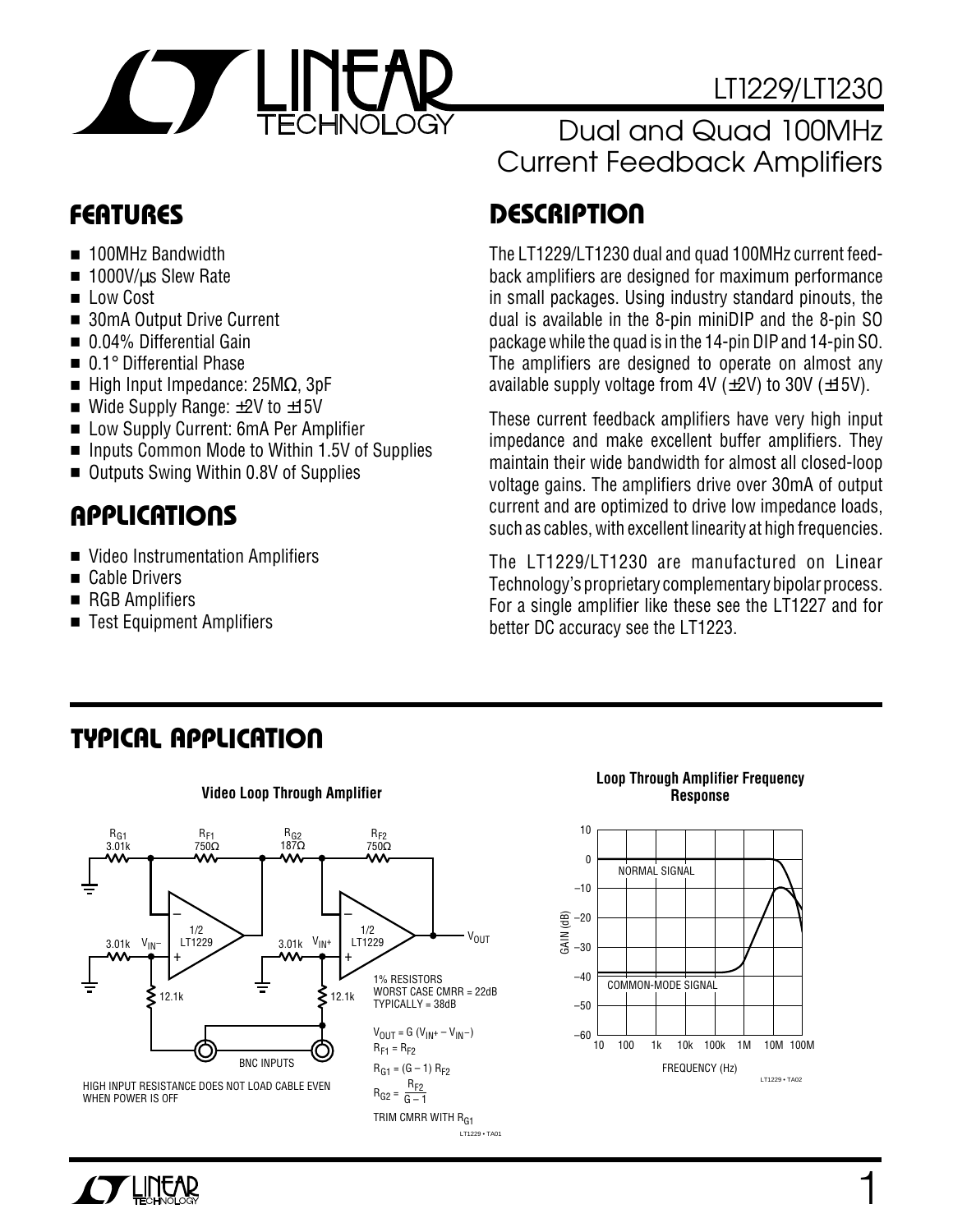### **ABSOLUTE MAXIMUM RATINGS**

| <b>Output Short Circuit Duration (Note 1)  Continuous</b> |  |
|-----------------------------------------------------------|--|
| <b>Operating Temperature Range</b>                        |  |
|                                                           |  |
|                                                           |  |

| <b>Junction Temperature</b>                  |  |
|----------------------------------------------|--|
|                                              |  |
|                                              |  |
| Lead Temperature (Soldering, 10 sec.)  300°C |  |

### **PACKAGE/ORDER INFORMATION**



### **ELECTRICAL CHARACTERISTICS**

Each Amplifier,  $V_{CM} = 0V$ ,  $\pm 5V \le V_S = \pm 15V$ , pulse tested unless otherwise noted.

| <b>SYMBOL</b>         | <b>PARAMETER</b>                         | <b>CONDITIONS</b>                                                                                                                                                                                    |            | <b>MIN</b>                       | <b>TYP</b>         | MAX            | <b>UNITS</b>         |
|-----------------------|------------------------------------------|------------------------------------------------------------------------------------------------------------------------------------------------------------------------------------------------------|------------|----------------------------------|--------------------|----------------|----------------------|
| V <sub>os</sub>       | Input Offset Voltage                     | $T_A = 25^{\circ}C$                                                                                                                                                                                  |            |                                  | $\pm 3$            | ±10<br>±15     | mV<br>mV             |
|                       | Input Offset Voltage Drift               |                                                                                                                                                                                                      |            |                                  | 10                 |                | $\mu$ V/°C           |
| $I_{IN}$ <sup>+</sup> | Noninverting Input Current               | $T_A = 25^{\circ}C$                                                                                                                                                                                  |            |                                  | $\pm 0.3$          | $\pm 3$<br>±10 | μA<br>μA             |
| $I_{\text{IN}}^-$     | <b>Inverting Input Current</b>           | $T_A = 25^{\circ}C$                                                                                                                                                                                  | $\epsilon$ |                                  | ±10                | ±50<br>±100    | μA<br>μA             |
| ${\bf e}_n$           | Input Noise Voltage Density              | f = 1kHz, R <sub>F</sub> = 1k, R <sub>G</sub> = 10 $\Omega$ , R <sub>S</sub> = 0 $\Omega$                                                                                                            |            |                                  | 3.2                |                | $nV/\sqrt{Hz}$       |
| $+i_n$                | Noninverting Input Noise Current Density | f = 1kHz, $R_F$ = 1k, $R_G$ = 10 $\Omega$ , $R_S$ = 10k                                                                                                                                              |            |                                  | 1.4                |                | $pA/\sqrt{Hz}$       |
| $-\mathsf{in}$        | Inverting Input Noise Current Density    | $f = 1$ kHz                                                                                                                                                                                          |            |                                  | 32                 |                | $pA/\sqrt{Hz}$       |
| $R_{IN}$              | Input Resistance                         | $V_{IN} = \pm 13V$ , $V_S = \pm 15V$<br>$V_{IN} = \pm 3V$ , $V_S = \pm 5V$                                                                                                                           |            | $\overline{c}$<br>$\mathfrak{p}$ | 25<br>25           |                | $M\Omega$<br>ΜΩ      |
| $C_{IN}$              | Input Capacitance                        |                                                                                                                                                                                                      |            |                                  | 3                  |                | рF                   |
|                       | Input Voltage Range                      | $V_S = \pm 15V$ , T <sub>A</sub> = 25°C<br>$V_S = \pm 5V$ , T <sub>A</sub> = 25°C                                                                                                                    |            | ±13<br>±12<br>$\pm 3$            | ±13.5<br>$\pm 3.5$ |                | V<br>V<br>V          |
|                       |                                          |                                                                                                                                                                                                      |            | ±2                               |                    |                | V                    |
| <b>CMRR</b>           | Common-Mode Rejection Ratio              | $V_S = \pm 15V$ , $V_{CM} = \pm 13V$ , $T_A = 25^{\circ}C$<br>$V_S = \pm 15V$ , $V_{CM} = \pm 12V$<br>$V_S = \pm 5V$ , $V_{CM} = \pm 3V$ , $T_A = 25^{\circ}C$<br>$V_S = \pm 5V$ , $V_{CM} = \pm 2V$ |            | 55<br>55<br>55<br>55             | 69<br>69           |                | dB<br>dB<br>dB<br>dB |

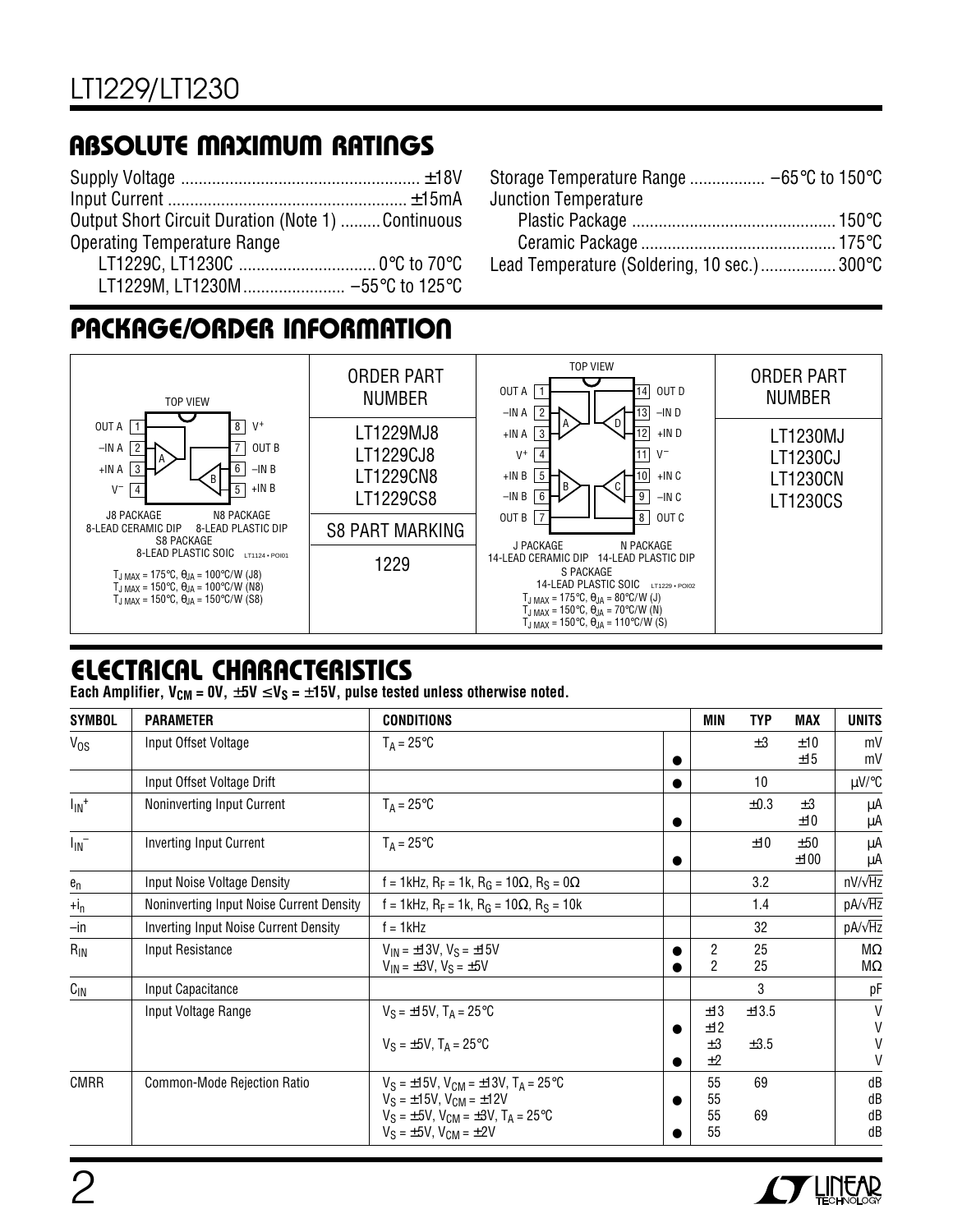#### **ELECTRICAL CHARACTERISTICS**

**Each Amplifier,**  $V_{CM} = 0V$ **,**  $\pm 5V \le V_S = \pm 15V$ **, pulse tested unless otherwise noted.** 

| <b>SYMBOL</b>    | <b>PARAMETER</b>                                                          | <b>CONDITIONS</b>                                                                                                                                                                                    | <b>MIN</b>               | <b>TYP</b>    | MAX                  | <b>UNITS</b>                      |
|------------------|---------------------------------------------------------------------------|------------------------------------------------------------------------------------------------------------------------------------------------------------------------------------------------------|--------------------------|---------------|----------------------|-----------------------------------|
|                  | <b>Inverting Input Current</b><br>Common-Mode Rejection                   | $V_S = \pm 15V$ , $V_{CM} = \pm 13V$ , $T_A = 25^{\circ}C$<br>$V_S = \pm 15V$ , $V_{CM} = \pm 12V$<br>$V_S = \pm 5V$ , $V_{CM} = \pm 3V$ , $T_A = 25^{\circ}C$<br>$V_S = \pm 5V$ , $V_{CM} = \pm 2V$ |                          | 2.5<br>2.5    | 10<br>10<br>10<br>10 | µA/V<br>µA/V<br>$\mu A/V$<br>µA/V |
| <b>PSRR</b>      | <b>Power Supply Rejection Ratio</b>                                       | $V_S = \pm 2V$ to $\pm 15V$ , T <sub>A</sub> = 25°C<br>$V_S = \pm 3V$ to $\pm 15V$                                                                                                                   | 60<br>60                 | 80            |                      | dB<br>dB                          |
|                  | Noninverting Input Current<br>Power Supply Rejection                      | $V_S = \pm 2V$ to $\pm 15V$ , T <sub>A</sub> = 25°C<br>$V_S = \pm 3V$ to $\pm 15V$                                                                                                                   |                          | 10            | 50<br>50             | nA/V<br>nA/V                      |
|                  | <b>Inverting Input Current</b><br>Power Supply Rejection                  | $V_S = \pm 2V$ to $\pm 15V$ , T <sub>A</sub> = 25°C<br>$V_S = \pm 3V$ to $\pm 15V$                                                                                                                   |                          | 0.1           | 5<br>5               | $\mu A/V$<br>µA/V                 |
| $A_V$            | Large-Signal Voltage Gain, (Note 2)                                       | $V_S = \pm 15V$ , $V_{OIII} = \pm 10V$ , $R_I = 1k$<br>$V_S = \pm 5V$ , $V_{OUT} = \pm 2V$ , $R_L = 150\Omega$                                                                                       | 55<br>55                 | 65<br>65      |                      | dB<br>dB                          |
| $R_{OL}$         | Transresistance, $\Delta V_{\text{OUT}}/\Delta I_{\text{IN}-}$ , (Note 2) | $V_S = \pm 15V$ , $V_{OIII} = \pm 10V$ , $R_I = 1k$<br>$V_S = \pm 5V$ , $V_{OUT} = \pm 2V$ , $R_L = 150\Omega$                                                                                       | 100<br>100               | 200<br>200    |                      | k $\Omega$<br>kΩ                  |
| <b>VOUT</b>      | Maximum Output Voltage Swing, (Note 2)                                    | $V_S = \pm 15V$ , $R_L = 400\Omega$ , $T_A = 25^{\circ}C$<br>$V_S = \pm 5V$ , R <sub>L</sub> = 150 $\Omega$ , T <sub>A</sub> = 25°C                                                                  | ±12<br>±10<br>±3<br>±2.5 | ±13.5<br>±3.7 |                      | V<br>$\vee$<br>V<br>$\mathsf{V}$  |
| $I_{\text{OUT}}$ | Maximum Output Current                                                    | $R_1 = 0\Omega$ , $T_A = 25^{\circ}C$                                                                                                                                                                | 30                       | 65            | 125                  | mA                                |
| Is               | Supply Current, (Note 3)                                                  | $V_{OIII}$ = 0V, Each Amplifier, $T_A$ = 25°C                                                                                                                                                        |                          | 6             | 9.5<br>11            | mA<br>mA                          |
| SR               | Slew Rate, (Notes 4 and 6)                                                | $T_A = 25^{\circ}C$                                                                                                                                                                                  | 300                      | 700           |                      | $V/\mu s$                         |
| SR               | <b>Slew Rate</b>                                                          | $V_S = \pm 15V$ , R <sub>F</sub> = 750Ω, R <sub>G</sub> = 750Ω, R <sub>I</sub> = 400Ω                                                                                                                |                          | 2500          |                      | $V/\mu s$                         |
| t <sub>r</sub>   | Rise Time, (Notes 5 and 6)                                                | $T_A = 25^{\circ}C$                                                                                                                                                                                  |                          | 10            | 20                   | ns                                |
| <b>BW</b>        | Small-Signal Bandwidth                                                    | $V_S = \pm 15V$ , R <sub>F</sub> = 750Ω, R <sub>G</sub> = 750Ω, R <sub>I</sub> = 100Ω                                                                                                                |                          | 100           |                      | <b>MHz</b>                        |
| $t_{\sf r}$      | Small-Signal Rise Time                                                    | $V_S = \pm 15V$ , R <sub>F</sub> = 750Ω, R <sub>G</sub> = 750Ω, R <sub>I</sub> = 100Ω                                                                                                                |                          | 3.5           |                      | ns                                |
|                  | <b>Propagation Delay</b>                                                  | $V_S = \pm 15V$ , R <sub>F</sub> = 750Ω, R <sub>G</sub> = 750Ω, R <sub>L</sub> = 100Ω                                                                                                                |                          | 3.5           |                      | ns                                |
|                  | Small-Signal Overshoot                                                    | $V_S = \pm 15V$ , R <sub>F</sub> = 750Ω, R <sub>G</sub> = 750Ω, R <sub>L</sub> = 100Ω                                                                                                                |                          | 15            |                      | $\%$                              |
| $t_{\rm s}$      | <b>Settling Time</b>                                                      | 0.1%, $V_{OUT}$ = 10V, $R_F$ = 1k, $R_G$ = 1k, $R_L$ = 1k                                                                                                                                            |                          | 45            |                      | ns                                |
|                  | Differential Gain, (Note 7)                                               | $V_S = \pm 15V$ , R <sub>F</sub> = 750Ω, R <sub>G</sub> = 750Ω, R <sub>L</sub> = 1k                                                                                                                  |                          | 0.01          |                      | $\frac{0}{0}$                     |
|                  | Differential Phase, (Note 7)                                              | $V_S = \pm 15V$ , $R_F = 750\Omega$ , $R_G = 750\Omega$ , $R_L = 1k$                                                                                                                                 |                          | 0.01          |                      | Deg                               |
|                  | Differential Gain, (Note 7)                                               | $V_S = \pm 15V$ , R <sub>F</sub> = 750Ω, R <sub>G</sub> = 750Ω, R <sub>L</sub> = 150Ω                                                                                                                |                          | 0.04          |                      | $\frac{0}{0}$                     |
|                  | Differential Phase, (Note 7)                                              | $V_S = \pm 15V$ , R <sub>F</sub> = 750Ω, R <sub>G</sub> = 750Ω, R <sub>I</sub> = 150Ω                                                                                                                |                          | 0.1           |                      | Deg                               |

The ● denotes specifications which apply over the operating temperature range.

**Note 1:** A heat sink may be required depending on the power supply voltage and how many amplifiers are shorted.

**Note 2:** The power tests done on ±15V supplies are done on only one amplifier at a time to prevent excessive junction temperatures when testing at maximum operating temperature.

**Note 3:** The supply current of the LT1229/LT1230 has a negative temperature coefficient. For more information see the application information section.

**Note 4:** Slew rate is measured at ±5V on a ±10V output signal while operating on ±15V supplies with R<sub>F</sub> = 1k, R<sub>G</sub> = 110Ω and R<sub>L</sub> = 400Ω. The slew rate is much higher when the input is overdriven and when the amplifier is operated inverting, see the applications section.

**Note 5:** Rise time is measured from 10% to 90% on a ±500mV output signal while operating on  $\pm 15V$  supplies with R<sub>F</sub> = 1k, R<sub>G</sub> = 110 $\Omega$  and R<sub>L</sub> = 100Ω. This condition is not the fastest possible, however, it does guarantee the internal capacitances are correct and it makes automatic testing practical.

**Note 6:** AC parameters are 100% tested on the ceramic and plastic DIP packaged parts (J and N suffix) and are sample tested on every lot of the SO packaged parts (S suffix).

**Note 7:** NTSC composite video with an output level of 2V<sub>P</sub>.

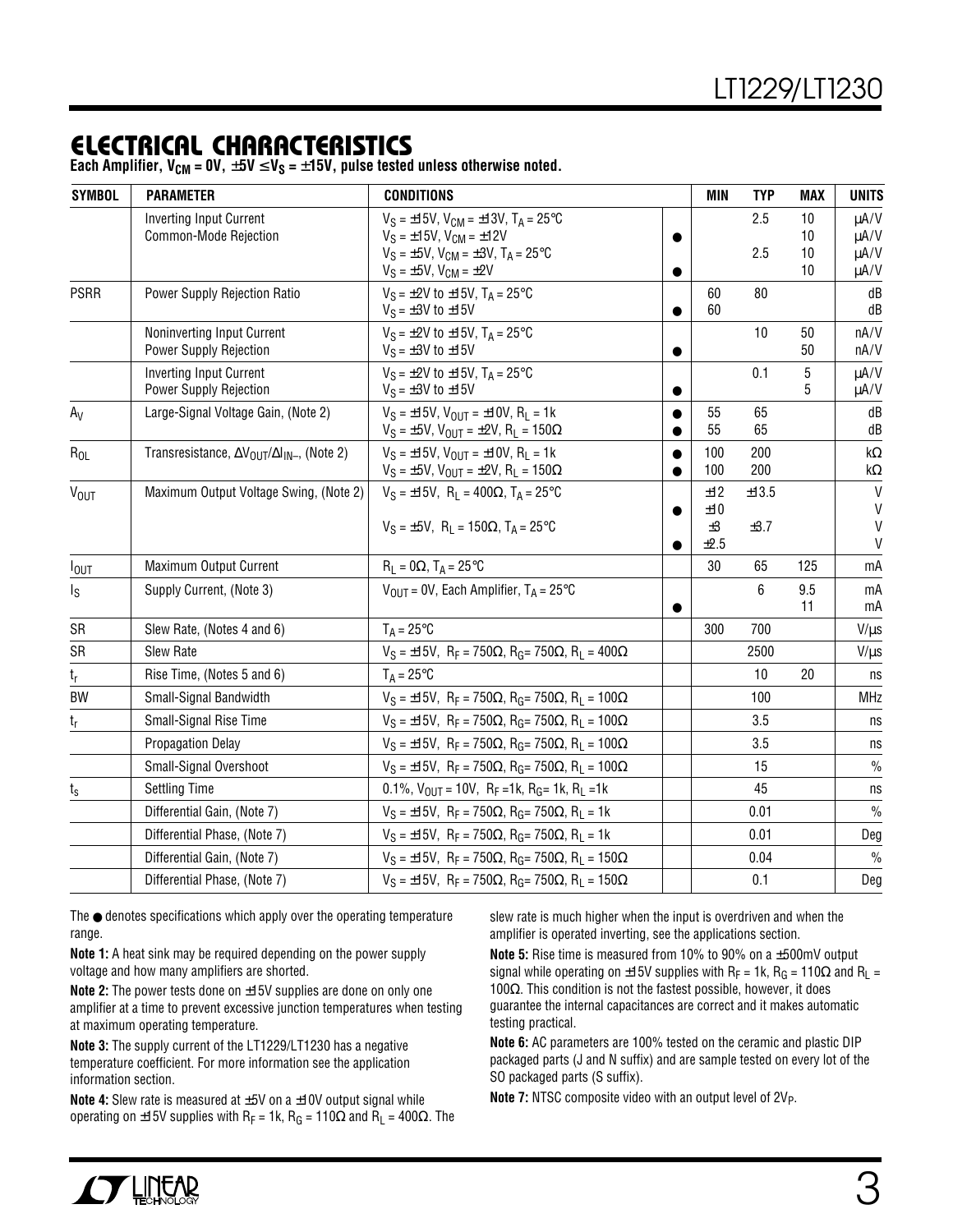#### **C C HARA TERISTICS U W TYPICAL PERFOR A CE**



SUPPLY VOLTAGE (±V)

0 2 4 6 8 10 12 14 16 18

12 16

LT1229 • TPC08

2

ا 0<br>0

2

 $\begin{smallmatrix}0&1\0&0\end{smallmatrix}$ 

0 2 4 6 8 10 12 14 16 18

12 16



 $^{32}_{0.1}$ 

FREQUENCY (MHz)

LT1229 • TPC07

0.1 10 100

1

SUPPLY VOLTAGE (±V) LT1229 • TPC09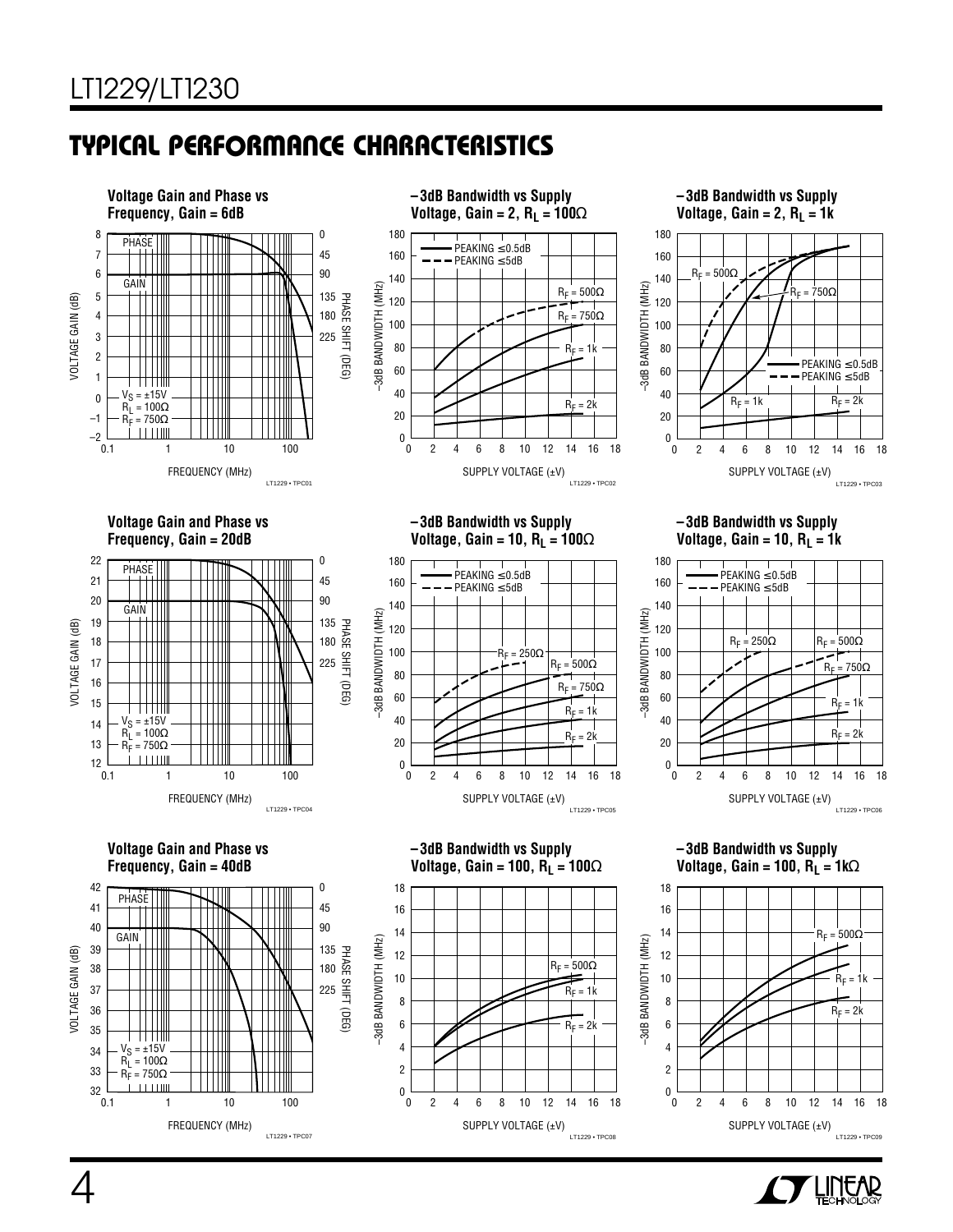#### **C C HARA TERISTICS U W TYPICAL PERFOR A CE**









Spot Noise Voltage and Current vs **Power Supply Rejection vs** Culput Impedance vs<br>Prequency Frequency Frequency Frequency **Frequency Frequency Frequency**





FREQUENCY (Hz)

LT1229 • TPC17

V<sub>S</sub> = ±15V<br>R<sub>L</sub> = 100Ω<br>R<sub>F</sub> = R<sub>G</sub> = 750Ω

 $\overline{\phantom{a}}$ 

10k 1M 10M 100M

nim<br>NEGATIVE

POSITIVE

POWER SUPPLY REJECTION (dB) 40

POWER SUPPLY REJECTION (dB)

0<br>10k

20

100k

80

60

**Input Common-Mode Limit vs Output Saturation Voltage vs Output Short-Circuit Current vs Temperature Temperature Junction Temperature**





#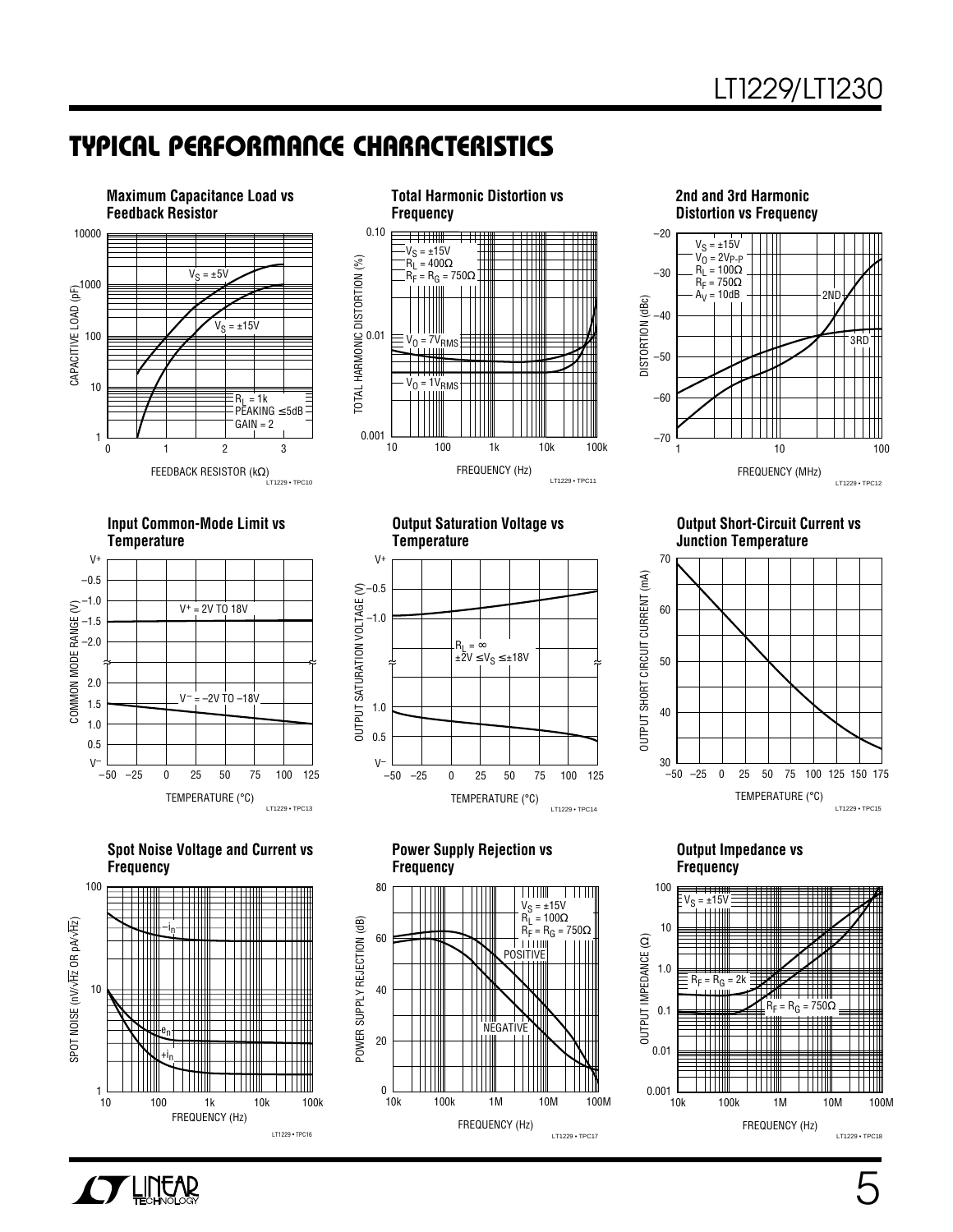### **C C HARA TERISTICS <sup>U</sup> <sup>W</sup> TYPICAL PERFOR A CE**



#### $S$  **IMPLIFIED** SCHEMATIC



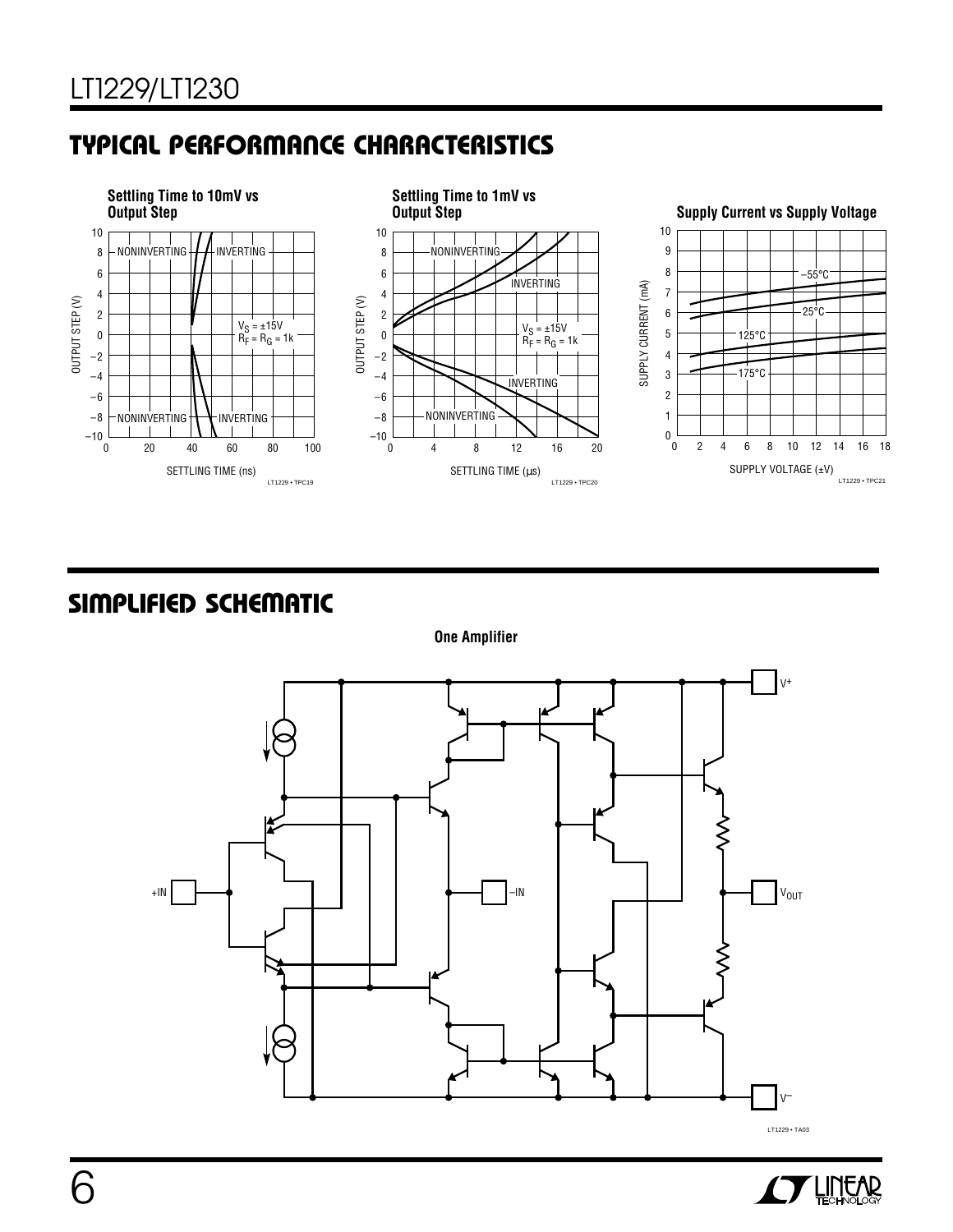### **U A S O PPLICATI W U U I FOR ATIO**

The LT1229/LT1230 are very fast dual and quad current feedback amplifiers. Because they are current feedback amplifiers, they maintain their wide bandwidth over a wide range of voltage gains. These amplifiers are designed to drive low impedance loads such as cables with excellent linearity at high frequencies.

#### **Feedback Resistor Selection**

The small-signal bandwidth of the LT1229/LT1230 is set by the external feedback resistors and the internal junction capacitors. As a result, the bandwidth is a function of the supply voltage, the value of the feedback resistor, the closed-loop gain and load resistor. The characteristic curves of Bandwidth versus Supply Voltage are done with a heavy load (100 $\Omega$ ) and a light load (1k) to show the effect of loading. These graphs also show the family of curves that result from various values of the feedback resistor. These curves use a solid line when the response has less than 0.5dB of peaking and a dashed line when the response has 0.5dB to 5dB of peaking. The curves stop where the response has more than 5dB of peaking.

limited by the gain bandwidth product of about 1GHz. The curves show that the bandwidth at a closed-loop gain of 100 is 10MHz, only one tenth what it is at a gain of two.

#### **Capacitance on the Inverting Input**

Current feedback amplifiers want resistive feedback from the output to the inverting input for stable operation. Take care to minimize the stray capacitance between the output and the inverting input. Capacitance on the inverting input to ground will cause peaking in the frequency response (and overshoot in the transient response), but it does not degrade the stability of the amplifier. The amount of capacitance that is necessary to cause peaking is a function of the closed-loop gain taken. The higher the gain, the more capacitance is required to cause peaking. We can add capacitance from the inverting input to ground to increase the bandwidth in high gain applications. For example, in this gain of 100 application, the bandwidth can be increased from 10MHz to 17MHz by adding a 2200pF capacitor.



**Boosting Bandwidth of High Gain Amplifier with Capacitance on Inverting Input**



7

**Small-Signal Rise Time with**  $R_F = R_G = 750\Omega$ ,  $V_S = \pm 15V$ , and  $R_L = 100\Omega$ 



At a gain of two, on  $\pm 15V$  supplies with a 750 $\Omega$  feedback resistor, the bandwidth into a light load is over 160MHz without peaking, but into a heavy load the bandwidth reduces to 100MHz. The loading has so much effect because there is a mild resonance in the output stage that enhances the bandwidth at light loads but has its Q reduced by the heavy load. This enhancement is only useful at low gain settings; at a gain of ten it does not boost the bandwidth. At unity gain, the enhancement is so effective the value of the feedback resistor has very little effect. At very high closed-loop gains, the bandwidth is

**TY LINEAR**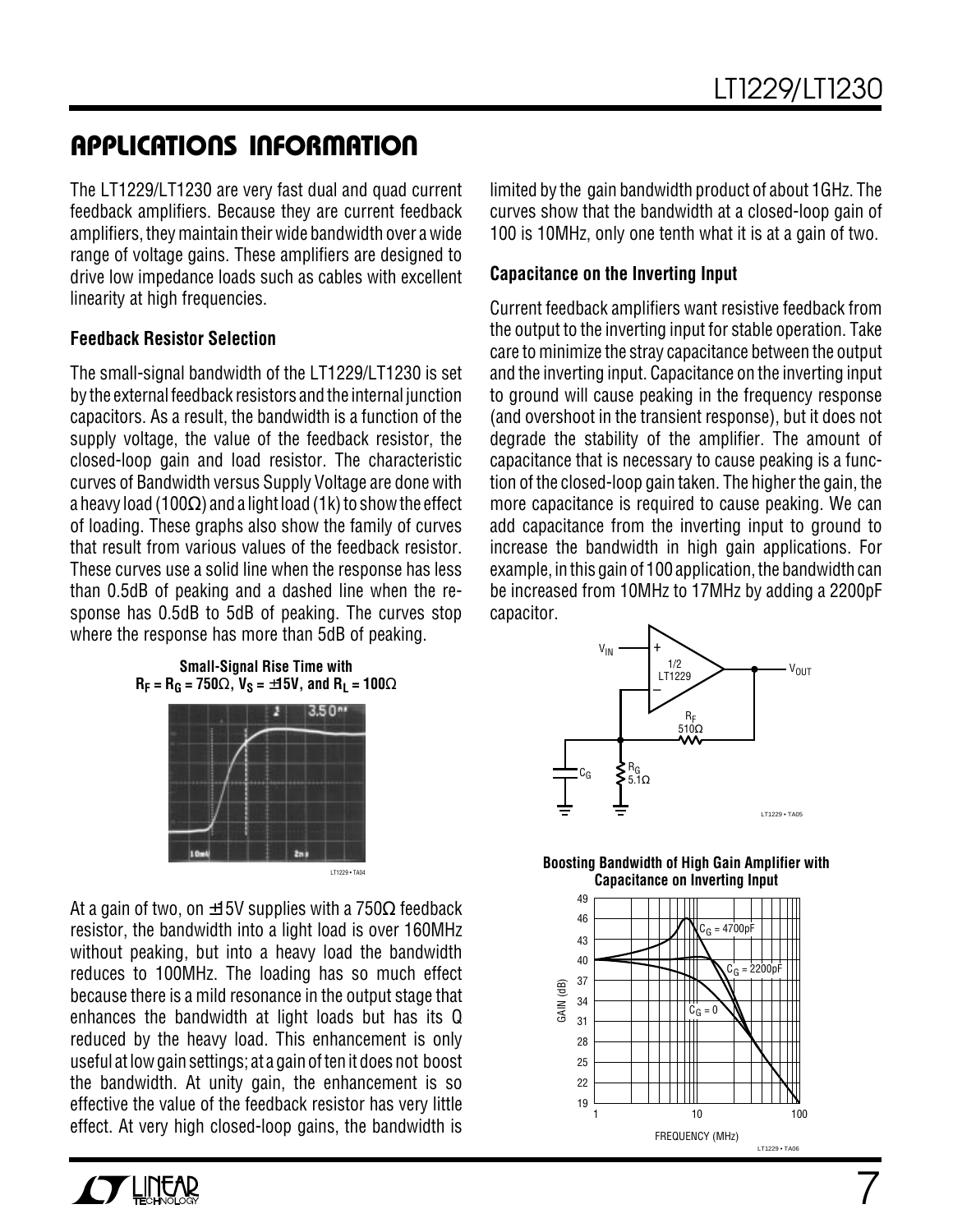### **APPLICATIONS INFORMATION**

#### **Capacitive Loads**

The LT1229/LT1230 can drive capacitive loads directly when the proper value of feedback resistor is used. The graph Maximum Capacitive Load vs Feedback Resistor should be used to select the appropriate value. The value shown is for 5dB peaking when driving a 1k load at a gain of 2. This is a worst case condition; the amplifier is more stable at higher gains and driving heavier loads. Alternatively, a small resistor (10 $\Omega$  to 20 $\Omega$ ) can be put in series with the output to isolate the capacitive load from the amplifier output. This has the advantage that the amplifier bandwidth is only reduced when the capacitive load is present, and the disadvantage that the gain is a function of the load resistance.

#### **Power Supplies**

The LT1229/LT1230 amplifiers will operate from single or split supplies from  $\pm$ 2V (4V total) to  $\pm$ 15V (30V total). It is not necessary to use equal value split supplies, however, the offset voltage and inverting input bias current will change. The offset voltage changes about 350µV per volt of supply mismatch, the inverting bias current changes about 2.5µA per volt of supply mismatch.

#### **Power Dissipation**

The LT1229/LT1230 amplifiers combine high speed and large output current drive into very small packages. Because these amplifiers work over a very wide supply range, it is possible to exceed the maximum junction temperature under certain conditions. To ensure that the LT1229 and LT1230 remain within their absolute maximum ratings, we must calculate the worst case power dissipation, define the maximum ambient temperature, select the appropriate package and then calculate the maximum junction temperature.

The worst case amplifier power dissipation is the total of the quiescent current times the total power supply voltage plus the power in the IC due to the load. The quiescent supply current of the LT1229/LT1230 has a strong negative temperature coefficient. The supply current of each

amplifier at 150°C is less than 7mA and typically is only 4.5mA. The power in the IC due to the load is a function of the output voltage, the supply voltage and load resistance. The worst case occurs when the output voltage is at half supply, if it can go that far, or its maximum value if it cannot reach half supply.

For example, let's calculate the worst case power dissipation in a video cable driver operating on ±12V supplies that delivers a maximum of 2V into 150Ω.

$$
P_{d \text{ (MAX)}} = 2V_{S} I_{S \text{ (MAX)}} + (V_{S} - V_{O \text{ (MAX)}}) \frac{V_{O \text{ (MAX)}}}{R_{L}}
$$

$$
P_{d \text{ (MAX)}} = 2 \times 12V \times 7mA + (12V - 2V) \times \frac{2V}{150\Omega}
$$

$$
= 0.168 + 0.133 = 0.301 \text{W per Amp}
$$

Now if that is the dual LT1229, the total power in the package is twice that, or 0.602W. We now must calculate how much the die temperature will rise above the ambient. The total power dissipation times the thermal resistance of the package gives the amount of temperature rise. For the above example, if we use the SO8 surface mount package, the thermal resistance is 150°C/W junction to ambient in still air.

Temperature Rise = 
$$
P_d
$$
 (MAX)  $R_{\theta JA} = 0.602W \times 150^{\circ}C/W = 90.3^{\circ}C$ 

The maximum junction temperature allowed in the plastic package is 150°C. Therefore, the maximum ambient allowed is the maximum junction temperature less the temperature rise.

Maximum Ambient = 
$$
150^{\circ}
$$
C -  $90.3^{\circ}$ C =  $59.7^{\circ}$ C

Note that this is less than the maximum of 70°C that is specified in the absolute maximum data listing. If we must use this package at the maximum ambient we must lower the supply voltage or reduce the output swing.

As a guideline to help in the selection of the LT1229/ LT1230 the following table describes the maximum supply voltage that can be used with each part in cable driving applications.

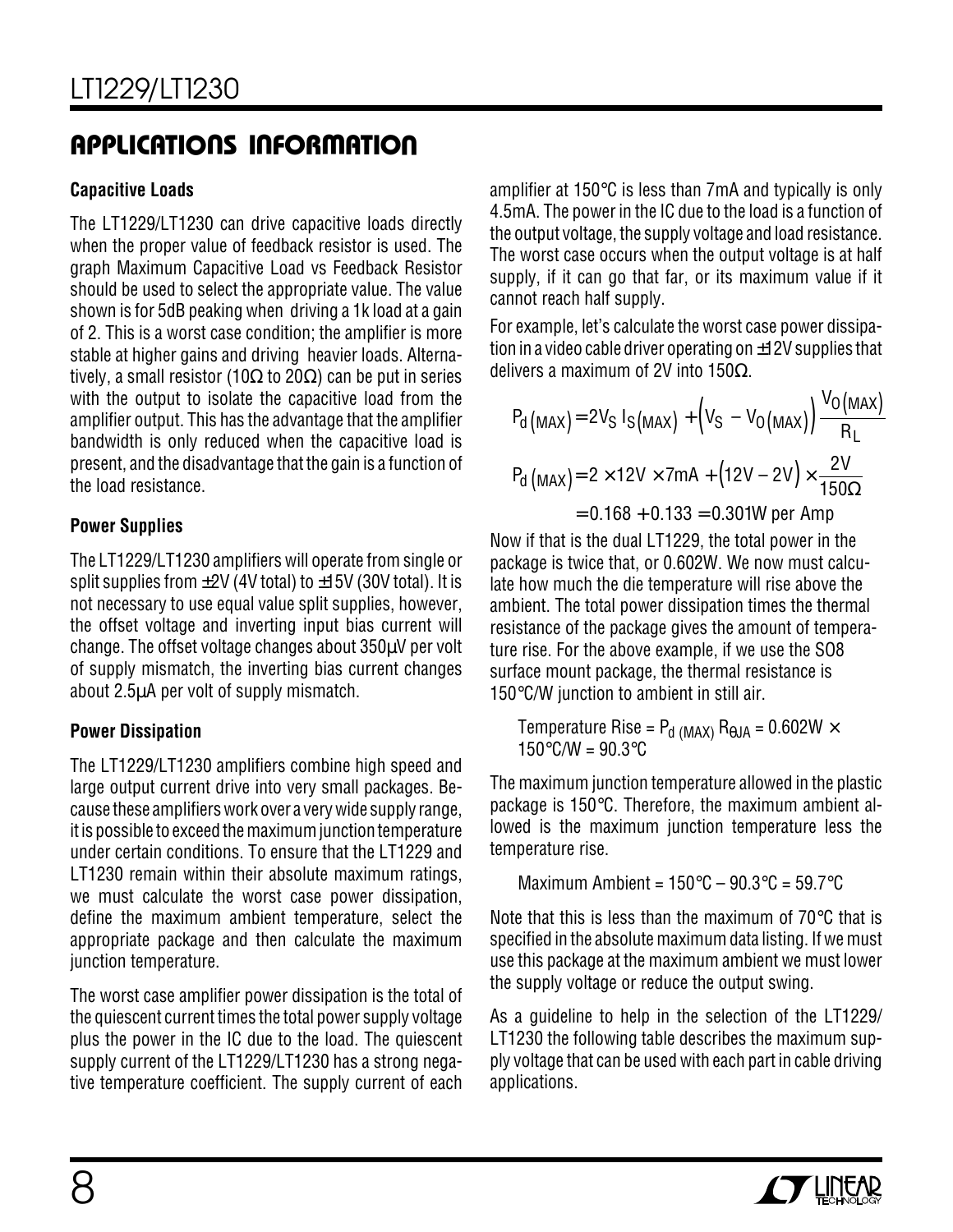### **U A S O PPLICATI W U U I FOR ATIO**

Assumptions:

- 1. The maximum ambient is 70°C for the commercial parts (C suffix) and 125°C for the full temperature parts (M suffix).
- 2. The load is a double-terminated video cable, 150 $\Omega$ .
- 3. The maximum output voltage is 2V (peak or DC).
- 4. The thermal resistance of each package:

| J8 is $100^{\circ}$ C/W | J is $80^{\circ}/W$  |
|-------------------------|----------------------|
| N8 is $100^{\circ}$ C/W | N is $70^{\circ}/W$  |
| S8 is $150^{\circ}$ C/W | S is $110^{\circ}/W$ |

**Maximum Supply Voltage for 75**Ω **Cable Driving Applications at Maximum Ambient Temperature**

| <b>PART</b>     | <b>PACKAGE</b> | <b>MAX POWER AT TA</b> | <b>MAX SUPPLY</b> |
|-----------------|----------------|------------------------|-------------------|
| LT1229MJ8       | Ceramic DIP    | 0.500W @ 125°C         | $V_S < \pm 10.1$  |
| LT1229CJ8       | Ceramic DIP    | 1.050W @ 70°C          | $V_S < \pm 18.0$  |
| LT1229CN8       | Plastic DIP    | 0.800W @ 70°C          | $V_S < \pm 15.6$  |
| LT1229CS8       | Plastic SO8    | 0.533W @ 70°C          | $V_S < \pm 10.6$  |
|                 |                |                        |                   |
| LT1230MJ        | Ceramic DIP    | 0.625W @ 125°C         | $V_S < \pm 6.6$   |
| LT1230CJ        | Ceramic DIP    | 1.313W @ 70°C          | $V_S < \pm 13.0$  |
| <b>LT1230CN</b> | Plastic DIP    | 1.143W @ 70°C          | $V_S < \pm 11.4$  |
| LT1230CS        | Plastic S014   | 0.727W @ 70°C          | $V_S < \pm 7.6$   |

#### **Slew Rate**

The slew rate of a current feedback amplifier is not independent of the amplifier gain the way it is in a traditional op amp. This is because the input stage and the output stage both have slew rate limitations. The input stage of the LT1229/LT1230 amplifiers slew at about  $100V/\mu s$  before they become nonlinear. Faster input signals will turn on the normally reverse-biased emitters on the input transistors and enhance the slew rate significantly. This enhanced slew rate can be as much as 2500V/µs.

The output slew rate is set by the value of the feedback resistors and the internal capacitance. At a gain of ten with a 1k feedback resistor and  $\pm$ 15V supplies, the output slew rate is typically 700V/ $\mu$ s and  $-1000$ V/ $\mu$ s. There is no input stage enhancement because of the high gain.





Larger feedback resistors will reduce the slew rate as will lower supply voltages, similar to the way the bandwidth is reduced.

Large-Signal Response,  $A_V = 10$ ,  $R_F = 1k$ ,  $R_G = 110\Omega$ 



#### **Settling Time**

The characteristic curves show that the LT1229/LT1230 amplifiers settle to within 10mV of final value in 40ns to 55ns for any output step up to 10V. The curve of settling to 1mV of final value shows that there is a slower thermal contribution up to 20µs. The thermal settling component comes from the output and the input stage. The output contributes just under 1mV per volt of output change and the input contributes 300µV per volt of input change. Fortunately, the input thermal tends to cancel the output thermal. For this reason the noninverting gain of two configurations settles faster than the inverting gain of one.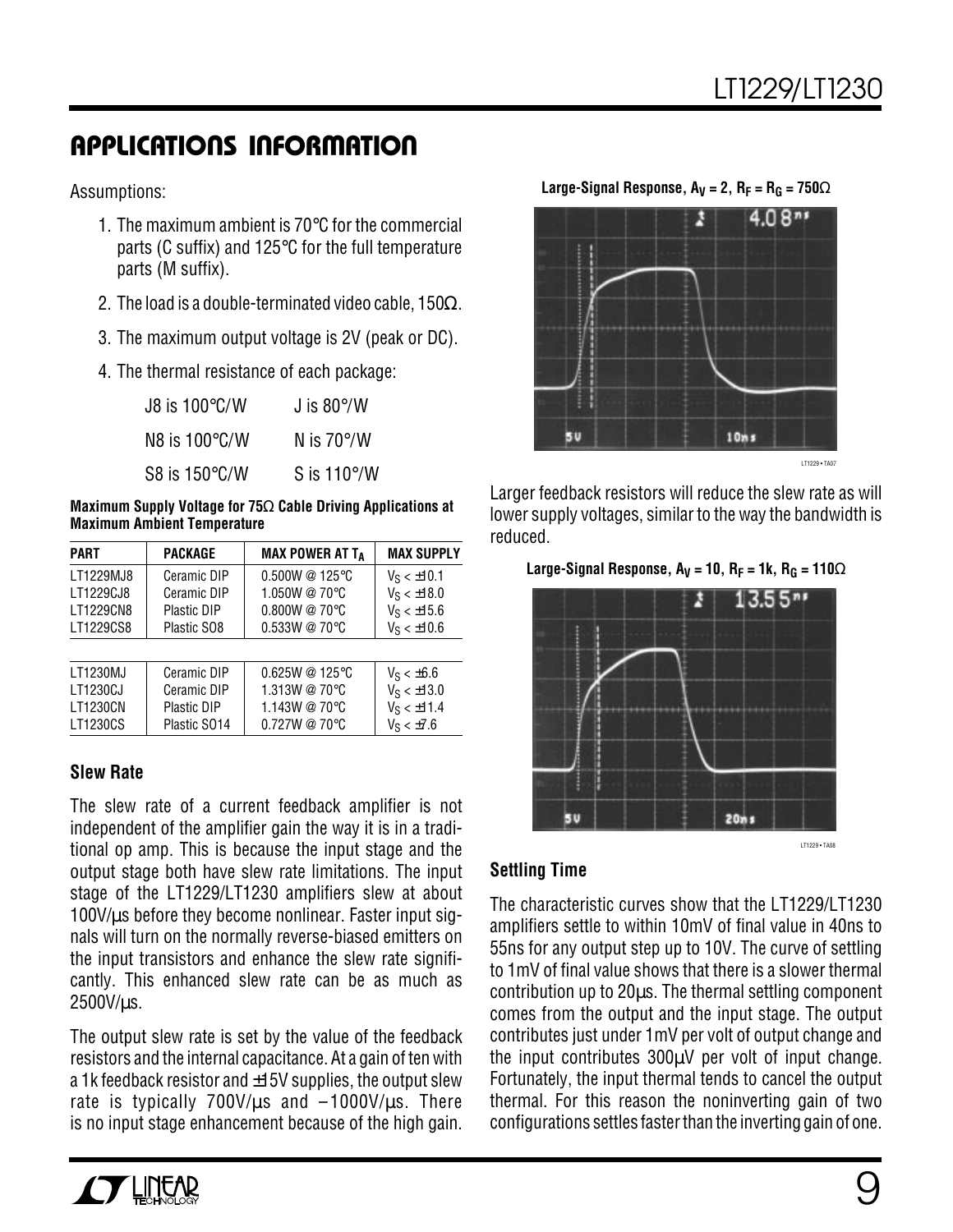### **U A S O PPLICATI W U U I FOR ATIO**

#### **Crosstalk and Cascaded Amplifiers**

The amplifiers in the LT1229/LT1230 do not share any common circuitry. The only thing the amplifiers share is the supplies. As a result, the crosstalk between amplifiers is very low. In a good breadboard or with a good PC board layout the crosstalk from the output of one amplifier to the input of another will be over 100dB down, up to 100kHz and 65dB down at 10MHz. The following curve shows the crosstalk from the output of one amplifier to the input of another.



The high frequency crosstalk between amplifiers is caused by magnetic coupling between the internal wire bonds that connect the IC chip to the package lead frame. The amount of crosstalk is inversely proportional to the load resistor the amplifier is driving, with no load (just the feedback resistor) the crosstalk improves 18dB. The curve shows the crosstalk of the LT1229 amplifier B output (pin 7) to the input of amplifier A. The crosstalk from amplifier A's output (pin 1) to amplifier B is about 10dB better. The crosstalk between all of the LT1230 amplifiers is as shown. The LT1230 amplifiers that are separated by the supplies are a few dB better.

When cascading amplifiers the crosstalk will limit the amount of high frequency gain that is available because the crosstalk signal is out of phase with the input signal. This will often show up as unusual frequency response. For example: cascading the two amplifiers in the LT1229, each set up with 20dB of gain and a –3dB bandwidth of 65MHz into 100 $\Omega$  will result in 40dB of gain, BUT the response will start to drop at about 10MHz and then flatten out from 20MHz to 30MHz at about 0.5dB down. This is due to the crosstalk back to the input of the first amplifier.

For best results when cascading amplifiers use the LT1229 and drive amplifier B and follow it with amplifier A.

### **<sup>U</sup> A S <sup>O</sup> TYPICAL PPLICATI**

#### **Single 5V Supply Cable Driver for Composite Video**

This circuit amplifies standard 1V peak composite video input  $(1.4V_{P-P})$  by two and drives an AC coupled, doubly terminated cable. In order for the output to swing  $2.8V_{P-P}$  on a single 5V supply, it must be biased accurately. The average DC level of the composite input is a function of the luminance signal. This will cause problems if we AC couple the input signal into the amplifier because a rapid change in luminance will drive the output into the rails. To prevent this we must establish the DC level at the input and operate the amplifier with DC gain.

The transistor's base is biased by R1 and R2 at 2V. The emitter of the transistor clamps the noninverting input of the amplifier to 1.4V at the most negative part of the input (the sync pulses). R4, R5 and R6 set the amplifier up with a gain of two and bias the output so the bottom of the sync pulses are at 1.1V. The maximum input then drives the output to 3.9V.



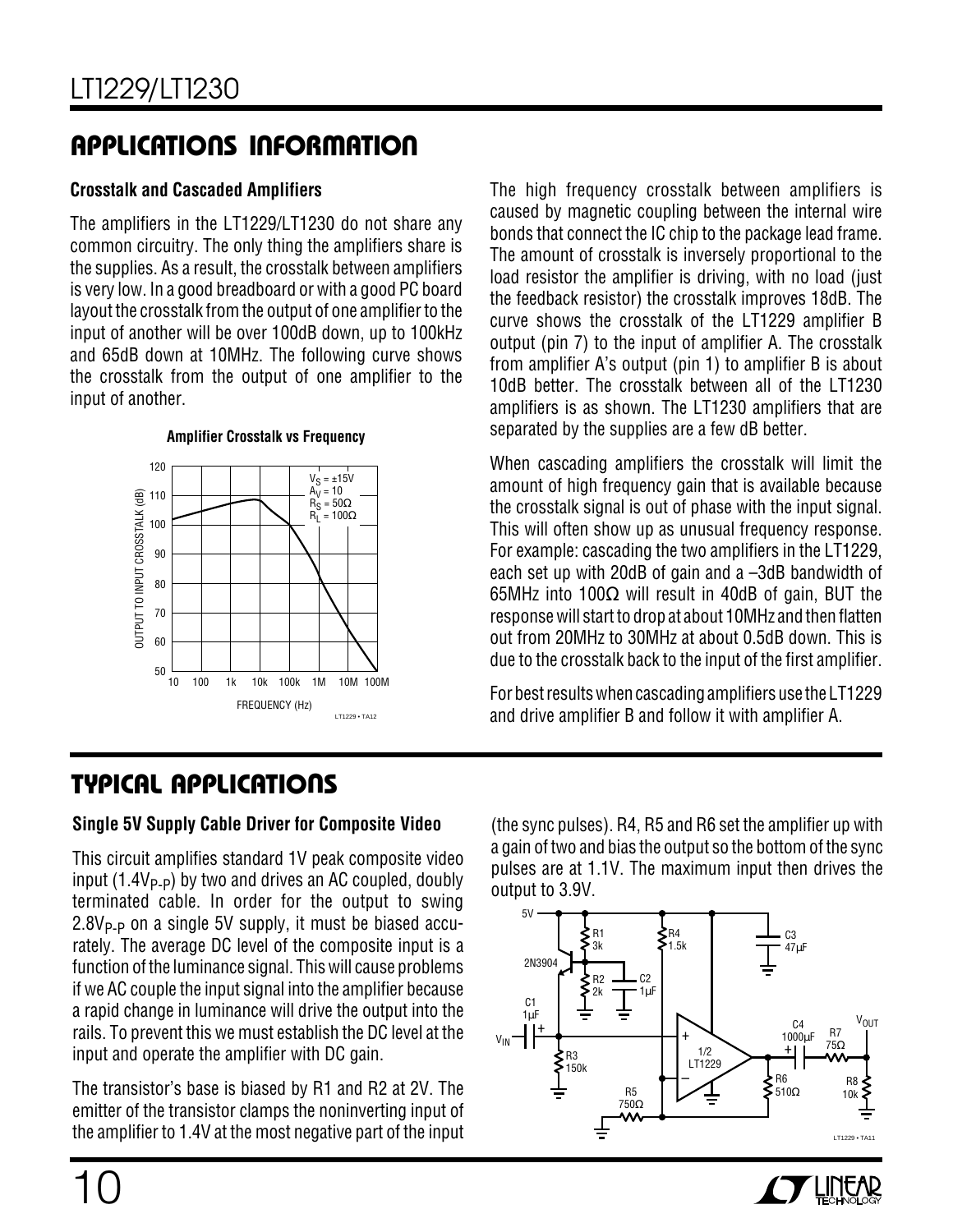#### **U A S O TYPICAL PPLICATI**



**Single Supply AC Coupled Amplifiers**

#### **Dimensions in inches (millimeters) unless otherwise noted. U PACKAGE DESCRIPTIO**

**J8 Package 8-Lead Ceramic DIP**







**N8 Package 8-Lead Plastic DIP**









Information furnished by Linear Technology Corporation is believed to be accurate and reliable. However, no responsibility is assumed for its use. Linear Technology Corporation makes no representation that the interconnection of its circuits as described herein will not infringe on existing patent rights. N8 0392

J8 0392